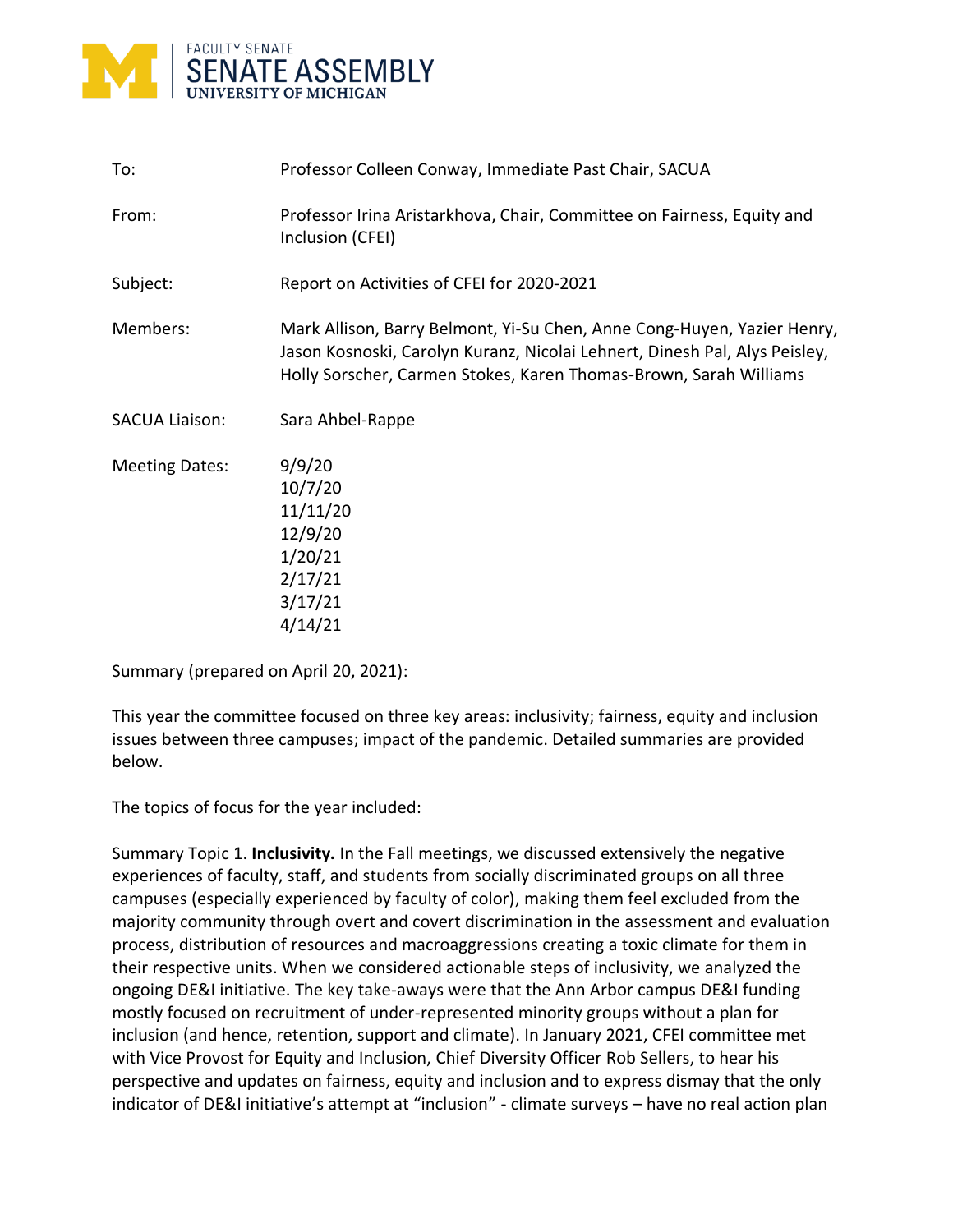## FACULTY SENATE **SENATE ASSEMBLY** UNIVERSITY OF MICHIGAN

on inclusivity or follow-up data based on the survey findings. This supported our own anecdotal evidence that inclusivity is not something that is funded or focused on in the University's DE&I Plan. To understand better how our students get impacted by the same question of "inclusivity," we met with Nadia Bazzy, Multi-Ethnic Student Affairs Director and Kierra Trotter, Director, Comprehensive Studies Program and Adjunct Lecturer in Comprehensive Studies, College of Literature, Science and the Arts, at our committee meeting in March 2021.

Summary Topic 2. **Fairness, equity and inclusion issues between three campuses**. The abovementioned guest visits to our meetings and our own deliberations this year supported our overall concern that DE&I initiative's stated goals and corresponding resources (that are funding those goals) do not reach Flint and Dearborn campuses and there is very little (if any) communication between DE&I initiatives on the three campuses. This created an impression that President Schlissel's signature ambitious DE&I Plan only applied to the Ann Arbor campus, through the appointment of V/P for Equity and Inclusion, Chief Diversity Officer Rob Sellers, hiring, recruitment and other funded priorities, all on the Ann Arbor campus. DE&I initiative website does not provide any materials, data, or links to Flint and Dearborn campuses' DE&I work. One actionable item from CFEI was Resolution in Support of One University Campaign (adopted December 2020, led by Professor Jason Kosnoski). Specifically, it called for extending the Go Blue Guarantee to and increasing of funding for DE&I initiatives for Flint and Dearborn campuses.

Summary Topic 3. **Impact of the pandemic.** We discussed the pandemic related topics at various meetings and adopted **Recommendations on mitigating the effect of ongoing pandemic on the UM faculty across all three campuses** at our April 2021 meeting (led by Professor Dinesh Pal). Our statement focused on the impact of the pandemic on the P&T clock and processes. While acknowledging that the whole university community has been affected by the pandemic year, the committee discussed how faculty have been continuously asked by the administrators to be "flexible" with regards to students' needs, including grading, time to finish assignments, and other accommodations. Faculty, on the other hand, were expected to spend their 2020 summer on preparations for online teaching by the university that had not invested adequate resources in online teaching platforms or training in the past (outside of centralized partnerships with MOOCs and boutique, also centralized, initiatives in data and technology driven pedagogies or start-ups). Therefore, we did not have infrastructure in place on a unit level with IT and CRLT support for online teaching. Instead, unlike other research universities that promoted online courses among their faculty for years, and heavily invested in their infrastructure, we all "scrambled" in Spring 2020. We all did our best. However, this "scrambling" continued over the summer as faculty were inundated with invitations from various non-academic units on campus to attend "online training" webinars and felt pressured by their unit administrators to "volunteer" to be trained in online tools and pedagogy during the summer months of 2020, outside of their 9 months contracts (while those who "trained" them or invited them to get trained were often paid for their time). During teaching, faculty often faced unhappy and distraught students in their online, hybrid and in-person classes. Increasingly, students needed more counseling than faculty were trained for to provide, impacting their own mental health over the past year. Our April 2020 Recommendations call on